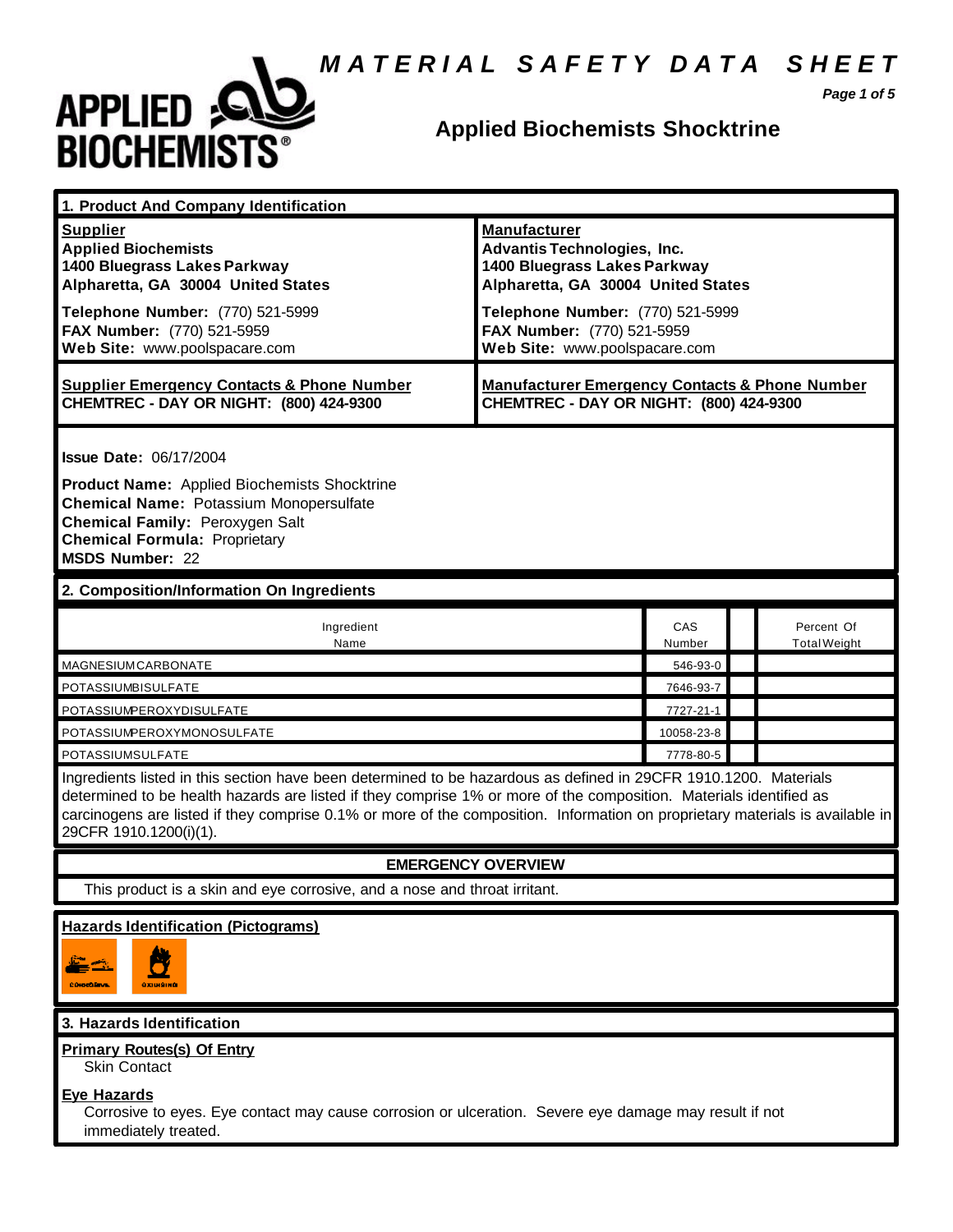# **Applied Biochemists Shocktrine**

### **3. Hazards Identification - Continued**

### **Skin Hazards**

Corrosive to skin. Skin contact with aqueous solutions or the dry powder upon contact with moisture or perspiration may cause skin burns or ulceration; temporary body hair loss may occur in contacted areas. Skin contact with the product may cause allergic skin reactions in sensitive individuals.

### **Ingestion Hazards**

May cause irritation of the throat. Ingestion may cause inflammation and damage to the lining of the stomach, resulting in bleeding. Ingestion may cause gastritis possibly progressing to necrosis or hemorrhage.

### **Inhalation Hazards**

Inhalation may cause nose bleeds and irritation of the upper respiratory passages with coughing and discomfort.

### **Signs And Symptoms**

Irritant to eyes and skin due to oxidizing properties

### **First Aid (Pictograms)**



### **4. First Aid Measures**

### **Eye**

In case of contact, hold eyelids apart and immediately flush eyes with plenty of water for at least 15 minutes. Call a physician or a poison control center immediately.

### **Skin**

Wash affected areas with soap and water. Call a physician. Wash clothing before reuse.

### **Ingestion**

DO NOT INDUCE VOMITING. Drink large amounts of water. Call a physician or a poison control center immediately.

### **Inhalation**

If inhaled, remove to fresh air. If not breathing, give artificial respiration. If breathing is difficult, give oxygen. Consult Physician

### **Fire Fighting (Pictograms)**



### **5. Fire Fighting Measures**

**Flash Point:** N/A °F

### **Fire And Explosion Hazards**

Improper storage of large masses of this product can trap heat and lead to ignition of combustibles. Grinding or intensive mixing may cause decomposition with liberation of heat and oxygen; ignition of oxidizable material if present may occur.

### **Extinguishing Media**

In case of fire, soak (flood) with water.

### **Fire Fighting Instructions**

Will release oxygen when heated, intensifying a fire. Firefighters should wear self-contained breathing apparatus and full protective gear.

GRINDING OR INTENSIVE MIXING MAY GENERATE SUFFICIENT HEAT TO FUSE PRODUCT AND CAUSE IGNITION OF OXIDIZABLE MATERIAL PRESENT.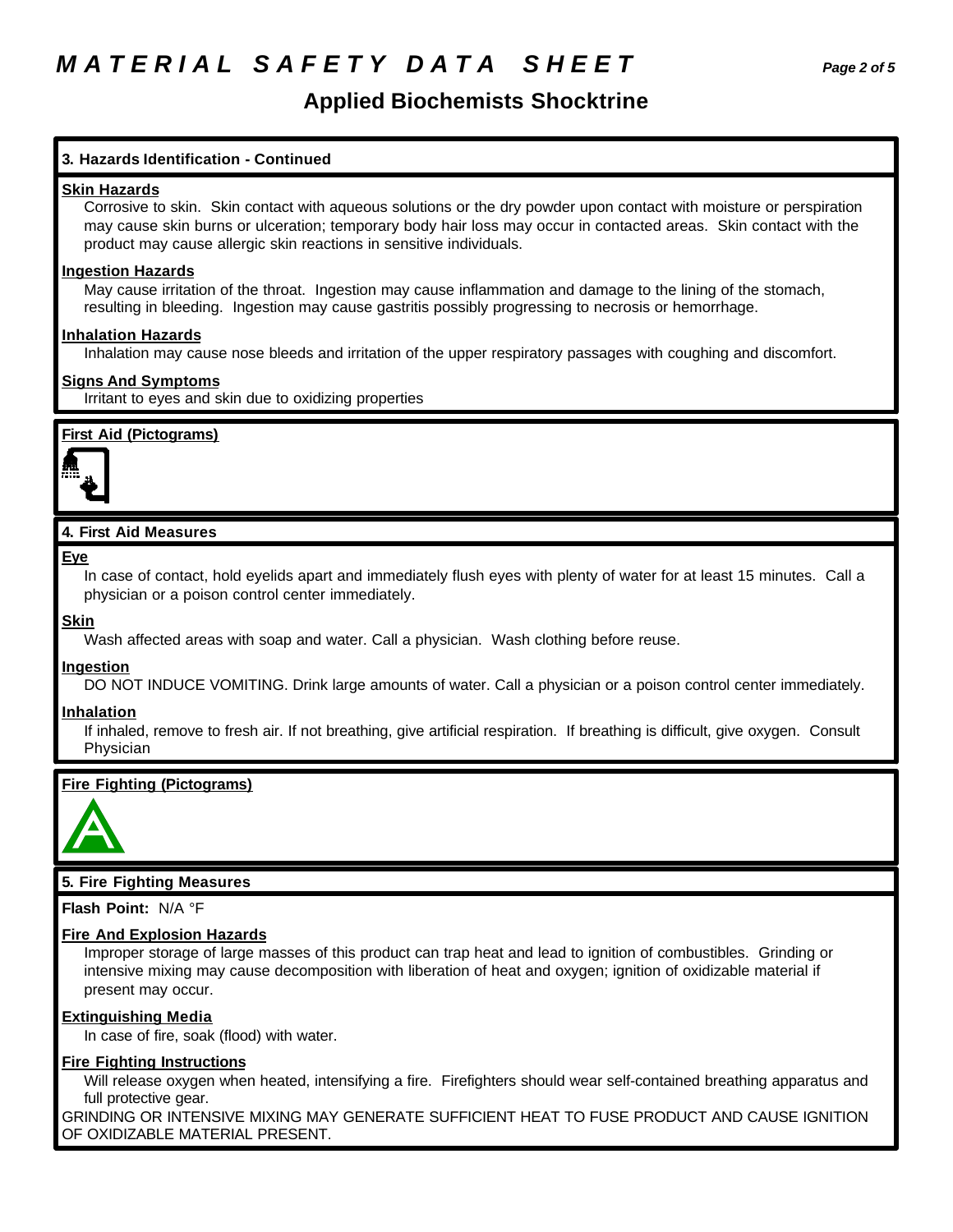# *M A T E R I A L S A F E T Y D A T A S H E E T Page 3 of 5*

## **Applied Biochemists Shocktrine**

**6. Accidental Release Measures** Clean up spill immediately. Flush spill area with water in compliance with State and Federal Regulations. **Handling & Storage (Pictograms)** <u>Eg</u> **COIDIDENS 7. Handling And Storage Handling And Storage Precautions Keep out of reach of children**. Store material in a cool and dry place. **Handling Precautions** Avoid breathing dust or vapor. Avoid contact with skin and clothing. Avoid contact with eyes. Wash thoroughly after handling. Wash clothing after use. **Storage Precautions** Store in a cool dry place. Keep away from heat, sparks, flame, and other sources of ignition (i.e., pilot lights, electric motors and static electricity). **Work/Hygienic Practices** Use safe chemical handling procedures suitable for the hazards presended by this material. **Protective Clothing (Pictograms) 8. Exposure Controls/Personal Protection Engineering Controls** Local exhaust acceptable. Special exhaust not required **Eye/Face Protection** Safety glasses with side shields or goggles recommended. **Skin Protection** Chemical-resistant gloves. **Respiratory Protection** The level of respiratory protection needed should be based on the required protection factor after evaluating chemical exposures using appropriate industrial hygiene monitoring and/or OSHA guidance. **9. Physical And Chemical Properties Appearance** White granules or powder

**Odor**

None

**Chemical Type:** Mixture **Physical State:** Solid **Melting Point:** DECOMPOSES °F **Boiling Point:** DECOMPOSES °F **Specific Gravity:** 1.2 **Molecular Weight:** PROPRIETARY **Percent Volitales:** NIL **Vapor Pressure:** NIL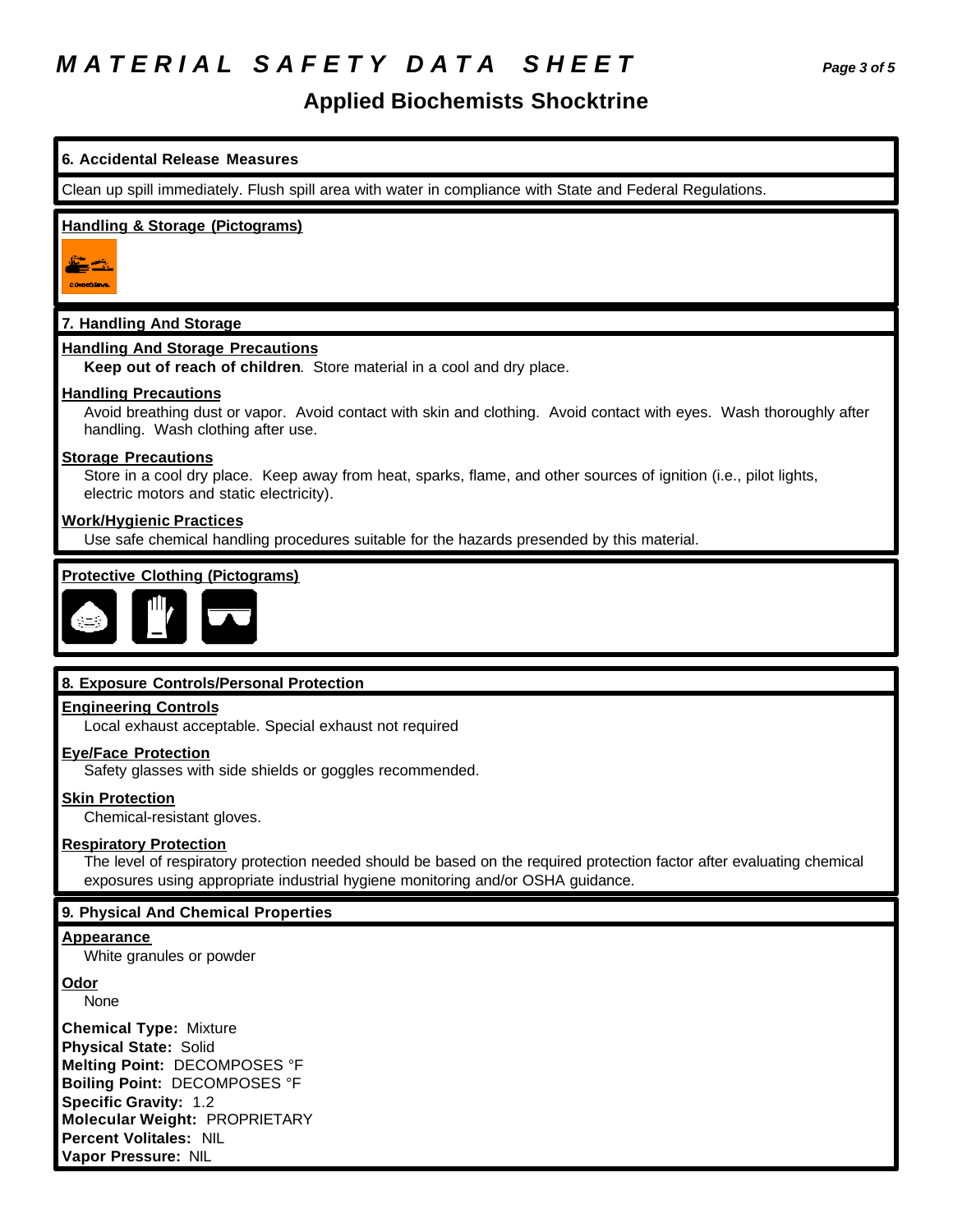# *M A T E R I A L S A F E T Y D A T A S H E E T Page 4 of 5*

## **Applied Biochemists Shocktrine**

### **9. Physical And Chemical Properties - Continued**

#### **Odor - Continued**

**Vapor Density:** NOT VOLATILE **Solubility:** >25% AT 20C (68F) **Evaporation Rate:** NOT VOLATILE Corrosive, Oxidizer

### **10. Stability And Reactivity**

**Stability:** Stable **Hazardous Polymerization:** Will not occur

### **Conditions To Avoid (Stability)**

The mixture of this product with compounds containing halides or active halogens (bromine, chlorine, iodine) can cause the release of the respective halogen gas, if moisture is present. Avoid these gases (bromine and chlorine) because they are very irritating to eyes and lungs even at low concentrations. Never mix concentrated product with dry or concentrated bromine containing chemicals, such as bromates, bromides, or any concentrated bromine pool chemicals. Mixing this prodcut with dry or concentrated chlorine containing chemicals, such as hypochlorites, sodium dichloroisocyanurate, sodium triisocyanurate or with sodium chloride, may cause the release of chlorine gas.

Mixing with cyanides can cause release of hydrogen cyanide gas. Mixing with heavy metal salts such as those of cobalt, nickel, copper, or manganese can cause decomposition with release of oxygen and heat.

#### **Incompatible Materials**

Alkalis, Heavy Metals cause evolution of Oxygen gas. Halogens and cyanides can cause release of gases of these compounds.

## **Hazardous Decomposition Products**

**Oxygen** 

#### **11. Toxicological Information**

#### **Acute Studies**

This product is a severe skin and eye irritant, but is not a skin sensitizer in animals.

## **Skin Effects**

Skin absorption LD50: >11,000 mg/kg in rabbits

### **Acute Oral Effects**

Oral LD50: 200 - 2000 mg/kg in rats

### **Acute Inhalation Effects**

Inhalation 4 hour LC50: >5 mg/L in rats

### **12. Ecological Information**

#### **Acute Toxicity - Fish And Invertebrates**

96 hour LC50 - Rainbow trout: 53 mg/L 48 hour EC 50 - Daphnia magna: 3.5 mg/L

### **13. Disposal Considerations**

Dispose in accordance with applicable federal, state and local government regulations.

### **14. Transport Information**

### **Proper Shipping Name**

CORROSIVE SOLID, ACIDIC, INORGANIC, N.O.S. (Monopersulfate Compound)